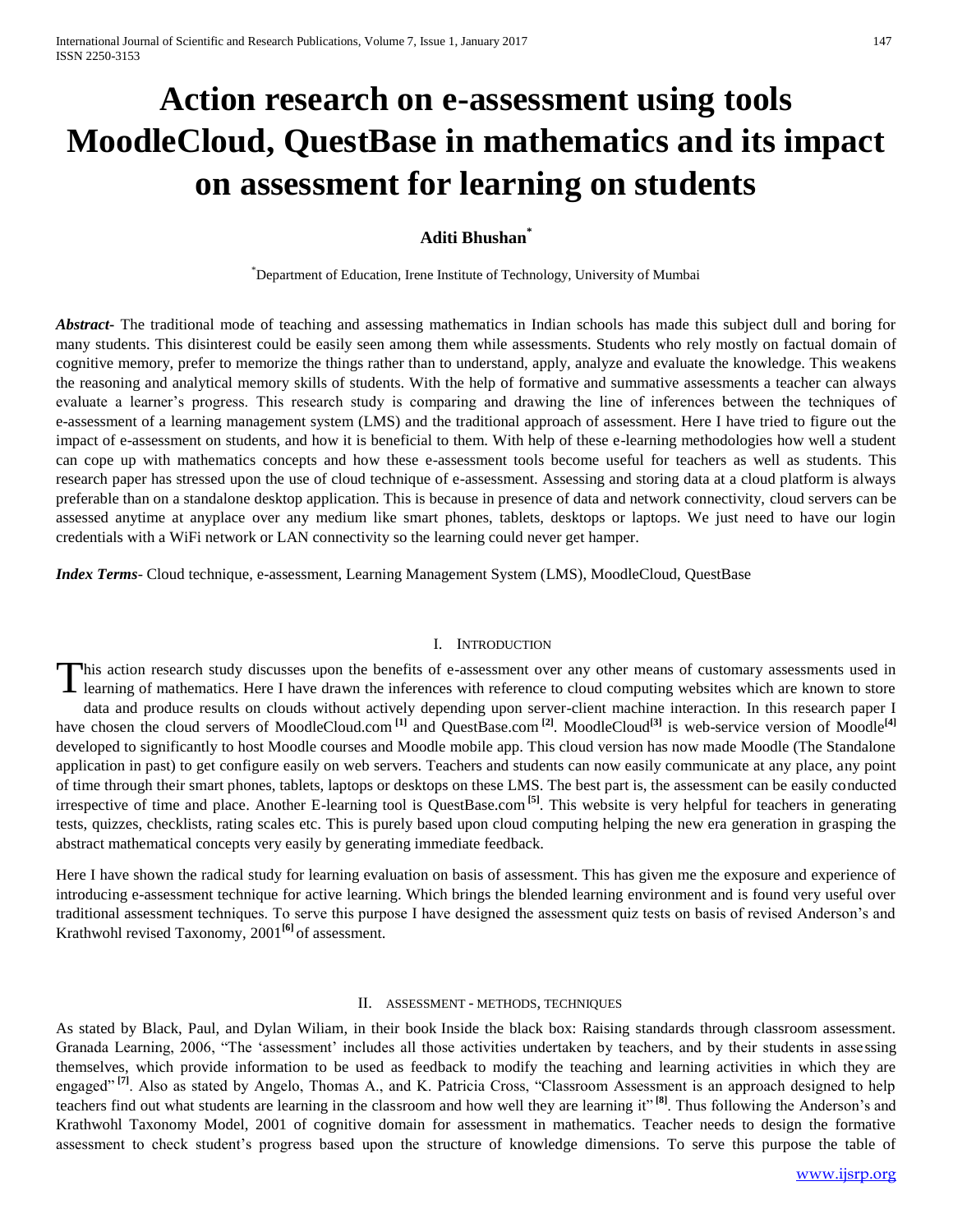Anderson's and Krathwohl Taxonomy Model<sup>[4]</sup> can be constructed (see Table I). This is with respect to interactive tool from the Iowa [State University](http://www.celt.iastate.edu/teaching/RevisedBlooms1.html)<sup>[9]</sup> provides some cross-disciplinary examples of what Anderson and Krathwohl's taxonomy means in practice (Iowa State University, n.d.).

Table I: Anderson's and Krathwohl Taxonomy for assessment in mathematics for topic quadrilaterals

|                     |                             | Cognitive Domain                                                                |                                                                                                                                                                            |                                                                                                                                            |                                                                                                                                                                                                       |                                                                                                                                                |                                                                                                        |
|---------------------|-----------------------------|---------------------------------------------------------------------------------|----------------------------------------------------------------------------------------------------------------------------------------------------------------------------|--------------------------------------------------------------------------------------------------------------------------------------------|-------------------------------------------------------------------------------------------------------------------------------------------------------------------------------------------------------|------------------------------------------------------------------------------------------------------------------------------------------------|--------------------------------------------------------------------------------------------------------|
|                     |                             | Remember                                                                        | Understand                                                                                                                                                                 | Apply                                                                                                                                      | Analyze                                                                                                                                                                                               | Evaluate                                                                                                                                       | Create                                                                                                 |
| Knowledge Dimension | Factual<br>Knowledge        | Definition and<br>of<br>types<br>quadrilateral.<br>Example : A<br>Parallelogram | $\overline{A}$<br>quadrilateral<br>with opposite<br>sides parallel<br>is called a<br>parallelogram                                                                         | The<br>opposite<br>sides,<br>angles<br>of<br>a<br>parallelogram<br>are congruent.                                                          | Diagonals of<br>a<br>parallelogram<br>bisect<br>each<br>other.                                                                                                                                        | P<br>S<br>Q<br>$m\angle Q = m\angle S$<br>Measure of opposite<br>angles are congruent.                                                         | The<br>knowledge of<br>quadrilateral<br>parallelogram<br>is created to<br>solve real life<br>problems. |
|                     | Conceptual<br>Knowledge     | Formula<br>for<br>the area of a<br>parallelogram.                               | How can we<br>find area of a<br>given<br>parallelogram<br>? Area<br>of<br>square<br><sub>or</sub><br>of<br>Area<br>rectangle<br>could be used<br>to serve this<br>purpose? | Taking a piece<br>of paper in the<br>shape<br>of<br>parallelogram.<br>Checking if it<br>can form a<br>rectangle?<br>D<br>$\mathsf{C}$<br>R | The area of a<br>parallelogram<br>can<br>be<br>determined by<br>first<br>calculating<br>the height of a<br>right angled<br>triangle<br>and<br>then<br>estimating the<br>of<br>area<br>a<br>rectangle. | Α<br>D<br>$\mathsf{C}$<br>The area of rectangle<br>$=$ $l(AD)$ $X$ $I(DF)$<br>Hence, the area of a<br>$parallelogram =$<br>$l(AD)$ $X$ $l(DF)$ | The<br>knowledge<br>created<br>area<br>of<br>$\mathbf{a}$<br>parallelogra<br>$m = base x$<br>height    |
|                     | Procedural<br>Knowledge     | Remember the<br>formula<br>of<br>parallelogram                                  | How to apply<br>the<br>knowledge of<br>formulas<br>to<br>estimate area.                                                                                                    | Applied<br>the<br>formula<br>knowledge of<br>quadrilateral.                                                                                | Analyze<br>the<br>different<br>forms<br>of<br>quadrilateral<br>and apply the<br>required<br>formula.                                                                                                  | Calculate the result<br>and evaluate it with<br>real<br>life<br>problems<br>solution.                                                          | The<br>knowledge<br>to<br>solve<br>any<br>situation<br>problem<br>at<br>given point of<br>time.        |
|                     | Meta-Cognitive<br>Knowledge | Remembrance<br>about<br>knowledge of<br>quadrilateral.                          | The<br>concept<br>of<br>quadrilateral<br>and<br>related<br>formulas.                                                                                                       | Applying<br>the<br>understood<br>knowledge at<br>given problem.                                                                            | Analyzing the<br>situation best<br>fits<br>with<br>understanding                                                                                                                                      | Final<br>estimate<br>of<br>applied<br>knowledge<br>evaluated.                                                                                  | The concept of<br>quadrilateral<br>as whole is<br>created.                                             |

Thus on basis of above taxonomy for assessment, I have conducted two sets of assessments where I have divided the class VIII of 60 students into two groups. Group A and Group B of students. I have designed two sets of assessments with same set of questions. Set 1 of customary class test method on hard copies or printed test papers. Set 2 using cloud assessment tool. Again Set 2 has been divided into two subsets where, Set X of 15 students (Group B) assessed on MoodleCloud.com and Set Y of 15 students (Group B) assessed on QuestBase.com. The whole was conducted on two phases of assessments, Phase 1 of Test 1 and Phase 2 of Test 2 for formative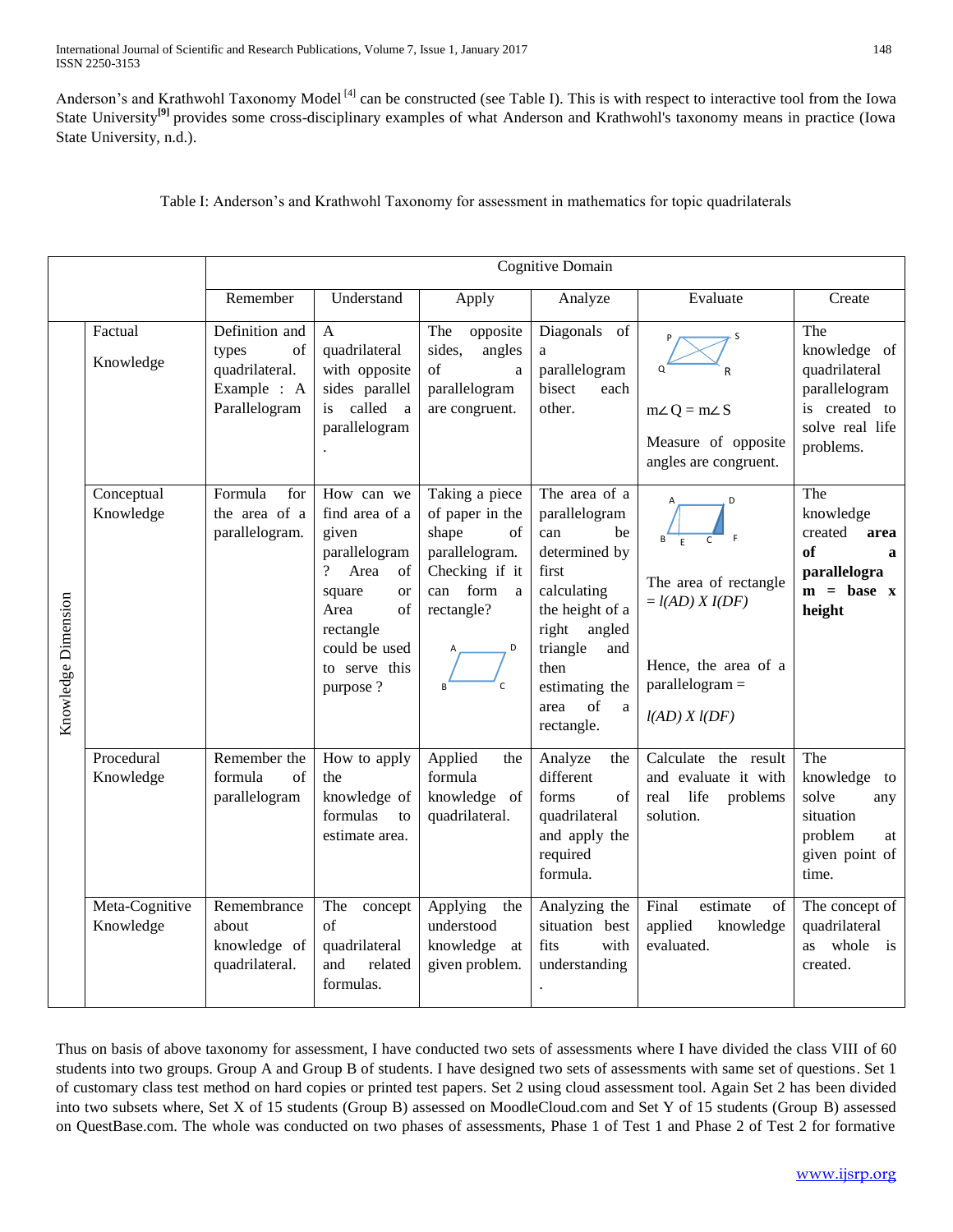assessment in Sets A, Set B  $\supseteq X$ , Y. We have given students two-day time to self-assess, review and work upon weaker areas. After these phases of formative assessments, a summative assessment of Test 1 and Test 2 was conducted on both Groups A, B as a whole to compare and conclude the final statistics of traditional and e-assessment approaches.

## III. RESEARCH STUDIES AND FINDINGS

Here is the findings for the qualitative research conducted on class VIII students. At first depicting the flow (Figure I) of assessment. Followed by the graph representation of average results scored.





## *A. Custom approach of assessment - Group A*

In this approach we have taken assessment for Group A of 30 students in customary traditional approach of handouts of test papers. At first we have taken Test 1 at the beginning of class period, and provided them results at the end of class period. Given two days' time and conducted Test 2 with some different sets of question this time. Again after two days we conducted a summative assessment of Test1 and Test 2 and got this result, this is depicted in form of bar chart (Chart I).

Chart I: The average marks for topic quadrilateral in mathematics obtained after assessment using test papers

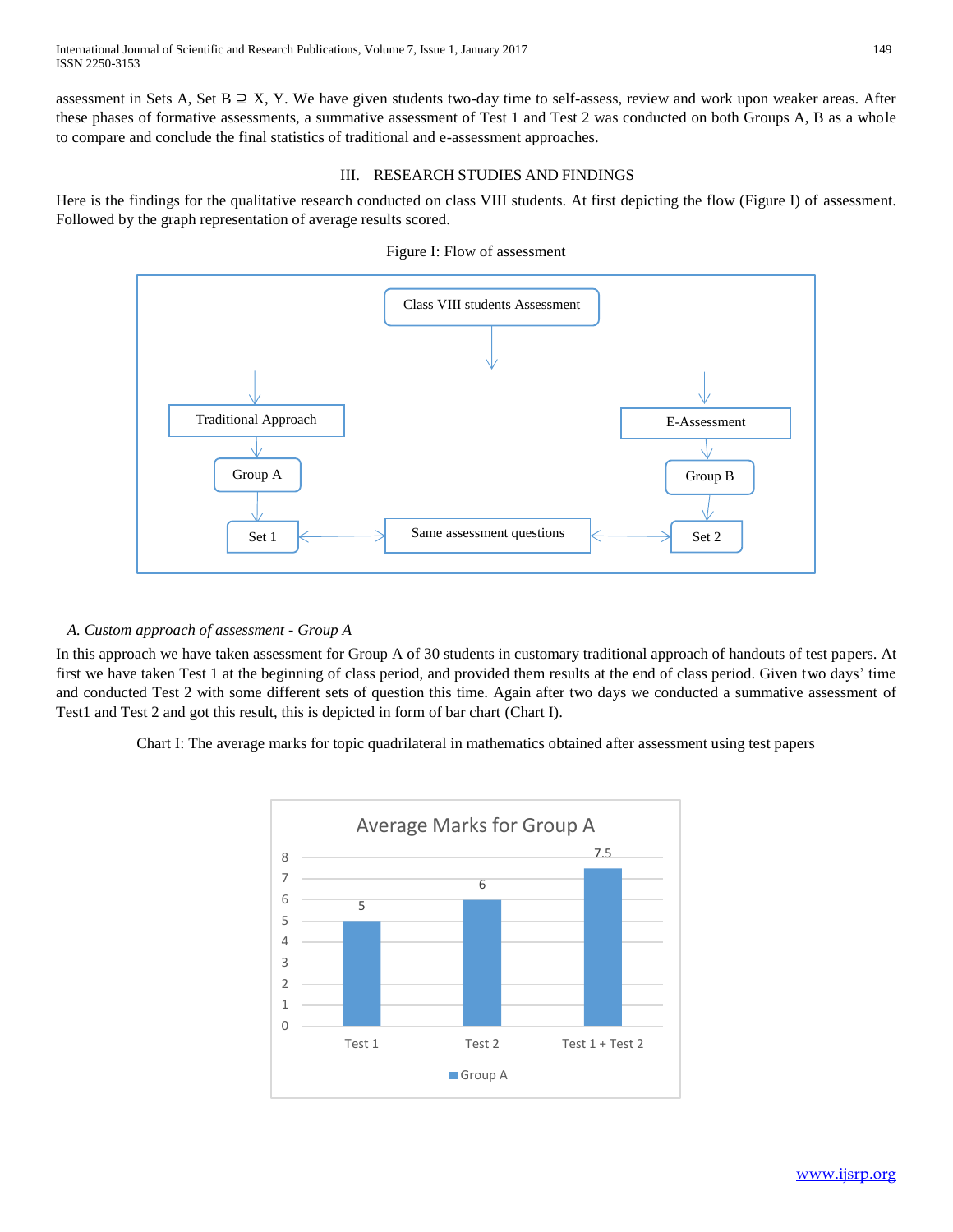### *B. Use of Simulation software - E-Assessment using MoodleCloud and QuestBase Cloud Servers.*

We have designed the same set of questions with the help of simulating online software. We created quizzes and conducted this on Group B. For this purpose, taking the technical specifications into consideration. We have opted out of school's computer laboratory having 20 computers, so this was meeting our requirement to conduct online exam of 15 students of Set X,  $Y \subseteq$  Set B. Secondly we make sure that each of the PCs were having internet connectivity. Again taking the consideration of load shedding we have chosen the morning hours timing for our e-assessment. Here is the result of our finding.





Chart II: The average marks for Set 1, Set 2 for Group B conducted with e-assessment.



*C. Impact of e-assessment on students with respect to our action research:*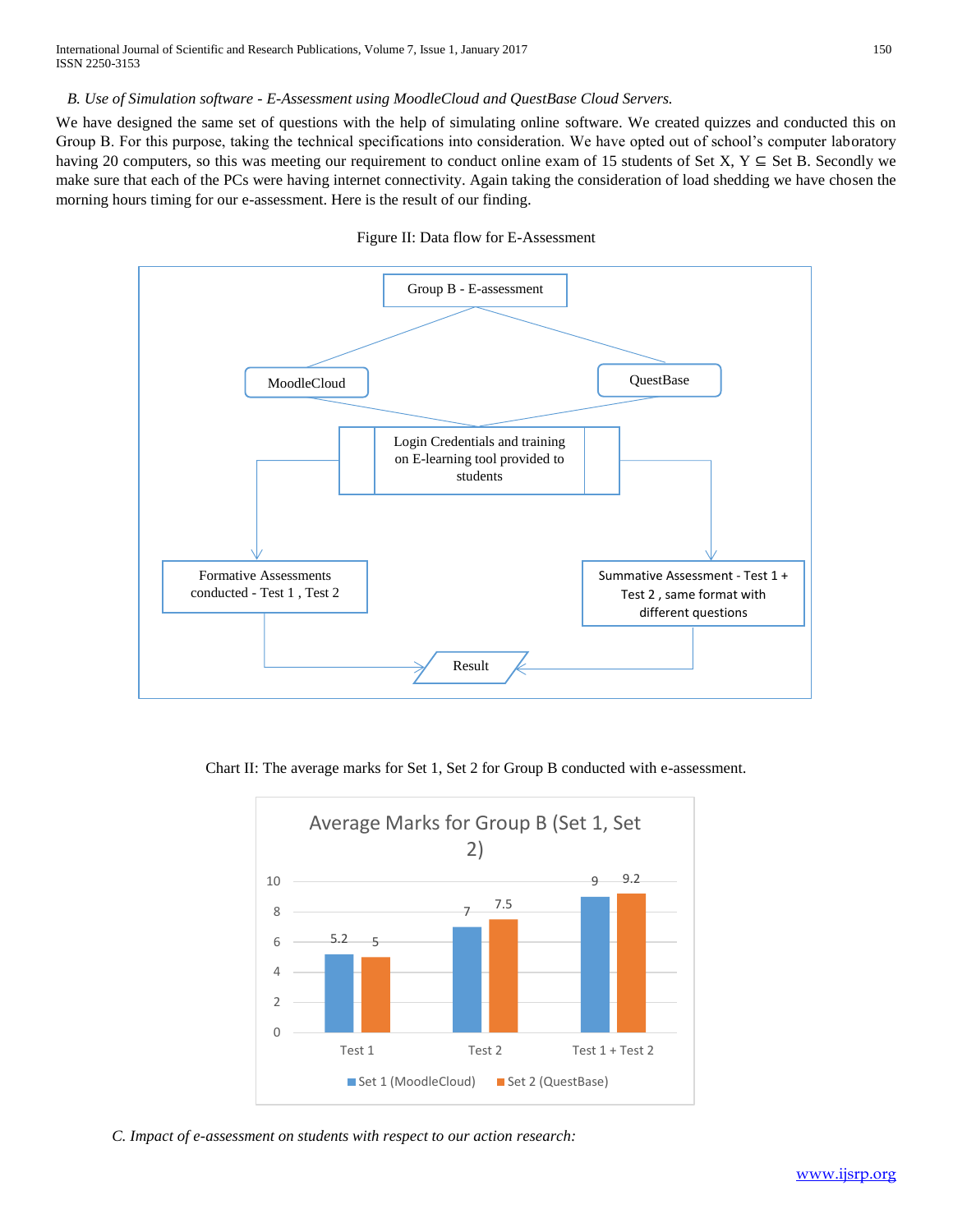Table II is given below briefing about some of the important highlights of this research. Here I have shown the possible outcomes obtained with specification parameters.

| <b>Specifications</b>                | <b>Group A: Traditional mode of Assessment</b>                                                                                                                                                                                                                           | Group B: E-assessment with help on online<br>cloud servers MoodleCloud and QuestBase                                                                                                                                                                                                                                   |
|--------------------------------------|--------------------------------------------------------------------------------------------------------------------------------------------------------------------------------------------------------------------------------------------------------------------------|------------------------------------------------------------------------------------------------------------------------------------------------------------------------------------------------------------------------------------------------------------------------------------------------------------------------|
| Credentials                          | No authentic credentials are given. Students are provided<br>result with their class roll numbers.                                                                                                                                                                       | Yes, authentic credentials are given. Teacher<br>first creates their admin account, and with that<br>they can add students, and provide them with<br>their respective usernames and passwords.                                                                                                                         |
| <b>Time Constraint</b>               | Subjective questions are subjected for steps marking.<br>Hence writing involved time constraint for students.                                                                                                                                                            | Objective questions were part of assessment,<br>students were able to complete test on time,<br>some of the students lacking concepts faced<br>difficulty in solving problems.                                                                                                                                         |
| Copy Attempt                         | Yes. Copy attempt was seen among students, by peeping<br>other answer copies and open book cheating.                                                                                                                                                                     | No. As students were given shuffled objective<br>questions and were restricted with their<br>computer monitors.                                                                                                                                                                                                        |
| <b>Test Result</b>                   | Test results are not provided same time, as it depends<br>upon the examiner to correct the answer copies in a time<br>framework. Also sometimes the correction is influenced<br>by other factors like events organized at school, health<br>factor, work commitment etc. | Immediate test result is provided to the student<br>after successful timely completion of test. This<br>happens because the result is produced on the<br>basis of pre-fetched marks for the question on<br>the online server to calculate for correct<br>response. It is independent of examiner and<br>other factors. |
| Feedback to students                 | Teachers can provide feedback to students once the result<br>is declared. Where students can clarify there doubts and<br>interrogate with teacher.                                                                                                                       | Immediate feedback is provided to the<br>students. One advantage here is that students<br>are doing self-assessment of provided<br>feedback. They can go through the attempted<br>questions and check if their responses against<br>marked questions were correct or not.                                              |
| Accessibility to<br>completed tests. | Students can access the test paper, only if they have<br>provided handouts of test paper and answer copies along<br>with them.                                                                                                                                           | Students can access the completed papers at<br>any time and from anywhere. As their notes,<br>tutorial videos, attempted quizzes are present<br>on cloud server. Thus in presence of network<br>connection or WiFi student can anytime<br>access to completed tests.                                                   |
| Concept clarity                      | Students are having opportunity to discuss the concepts<br>with teachers face to face, thus concepts clarity is seen<br>more and better [11].                                                                                                                            | Concepts were found less clear with backward<br>learners. Where it was seen that gifted learners<br>were good at understanding concepts, but<br>backward learners due to lack of doubt solving<br>with peers and teachers found less apt with<br>mathematical concepts.                                                |
| Self Confidence                      | Students have shown substantial growth in self<br>confidence after each formative assessment.                                                                                                                                                                            | Students have exponential growth in<br>self-confidence, they were found more<br>confident after every formative assessment.                                                                                                                                                                                            |
| Re-Usability of test                 | The tests are conducted on hard copies, these hard copies<br>after tests are of no use to be used second time. Thus it is                                                                                                                                                | These tests or quizzes are created online with<br>help of datasets. These datasets are dynamic                                                                                                                                                                                                                         |

|  | Table II: Highlights - Specifications of assessment performed on Group A and Group B |  |  |  |
|--|--------------------------------------------------------------------------------------|--|--|--|
|  |                                                                                      |  |  |  |
|  |                                                                                      |  |  |  |
|  |                                                                                      |  |  |  |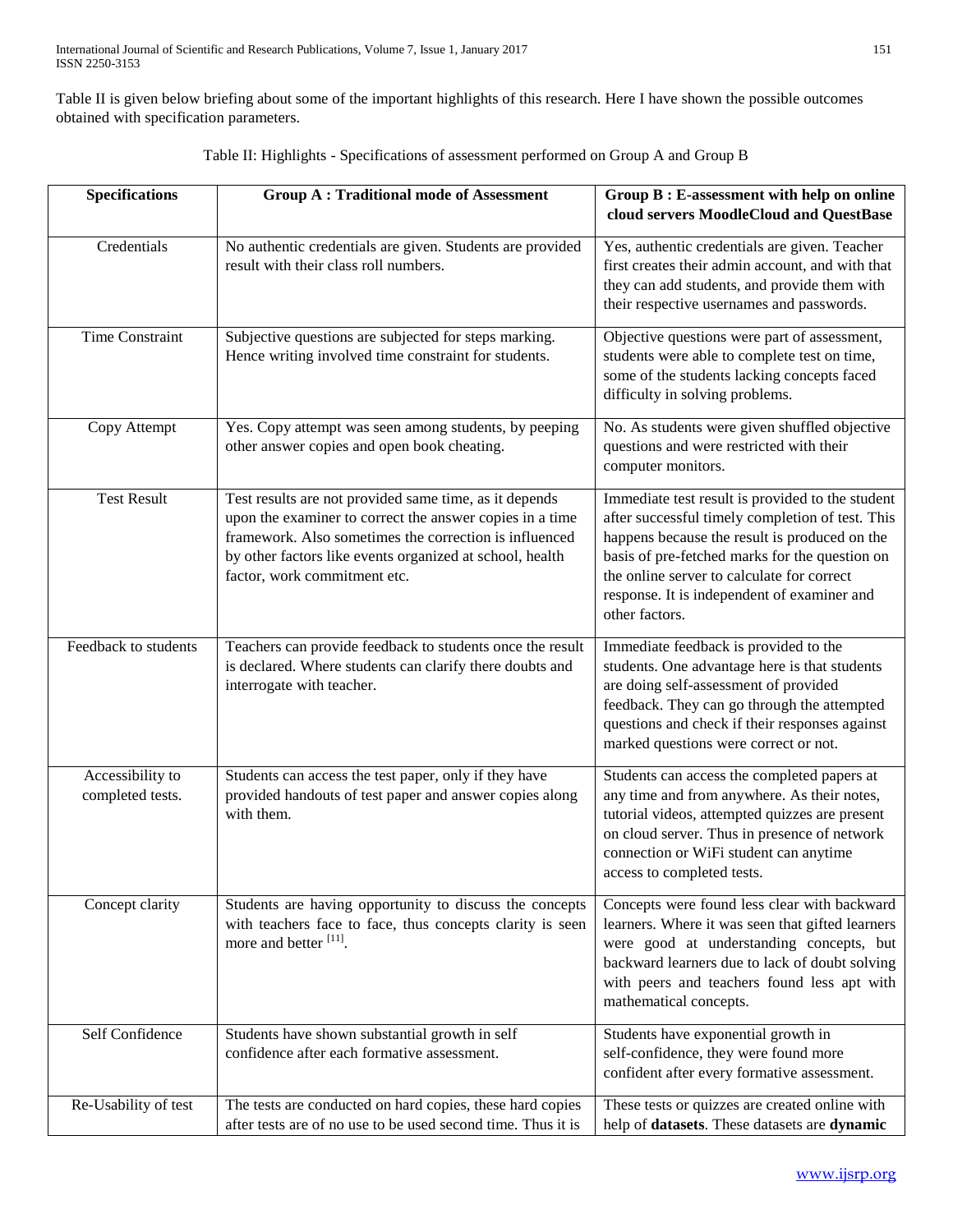|                             | not reusable. Here we can also see the wastage of lots of<br>paper. | in nature and generate random numbers at run<br>time. Hence the examiner whenever require<br>can change the inputs, and pattern of the<br>quizzes. |
|-----------------------------|---------------------------------------------------------------------|----------------------------------------------------------------------------------------------------------------------------------------------------|
| <b>Summative Assessment</b> | Substantial increase in performance rate is seen among              | Exponential increase in performance rate is                                                                                                        |
| Result                      | students.                                                           | seen among students.                                                                                                                               |

### IV. CONCLUSION

In this research paper I have conducted an action research to present an analytical study between traditional assessment and e-assessment in mathematics. While doing my study on the group of students, I found that e-assessment approach in mathematics was very helpful to teachers and students. I found that in first assessment only pupil get to know about their weakness, they were able to check their results, the quiz and the questions from anywhere. The dependency on the schools were minimal. In second assessment the class who had appear before for e-assessment has shown much better results than the students who had appeared for customary assessment. In final summative assessment, it was found that students who were exposed and trained on E-learning LMS platform bring better results than others. Finally, I would conclude that use of any e-assessment tool **[13]** is always a better option of assessment in mathematics. It provides a teachers learning and reusability of using the set of tests. Also it is very efficient and helps in time management.

#### **APPENDIX**

|                | <b>Keywords</b>                      |                                                                                                                                                                                                                                                                                                                                  |  |  |  |
|----------------|--------------------------------------|----------------------------------------------------------------------------------------------------------------------------------------------------------------------------------------------------------------------------------------------------------------------------------------------------------------------------------|--|--|--|
|                | Learning Management<br>Systems (LMS) | From Wikipedia, the free encyclopedia: A learning management system (LMS) is a software<br>application for the administration, documentation, tracking, reporting and delivery of electronic<br>educational technology (also called e-learning) courses or training programs.                                                    |  |  |  |
| $\mathfrak{D}$ | Moodle                               | Moodle is an open source software serving as an E-learning tool at schools, universities and other<br>work places. It is getting used widely for distance learning, virtual classrooms and blended learning.                                                                                                                     |  |  |  |
| 3              | QuestBase $^{[5]}$                   | As per Fuentes, J. M., García, A. I., Ramírez-Gómez, Á., & Ayuga, F. COMPUTER-BASED<br>TOOLS FOR THE ASSESSMENT OF LEARNING PROCESSES IN HIGHER EDUCATION: A<br>COMPARATIVE ANALYSIS, "QuestBase is a free, cross-platform application to create and<br>manage assessments, tests, quizzes and exams, both on-line and printed." |  |  |  |

#### **REFERENCES**

- [1] <https://moodlecloud.com/en/>
- [2] <http://www.questbase.com/>
- [3] "MoodleCloud Learning [Software Hosted in Cloud Moodle".](https://moodle.com/cloud) Moodle.com. Retrieved 2016-03-25.
- [4] <http://encyclopedia2.thefreedictionary.com/Moodle>
- [5] Fuentes, J. M., et al. "COMPUTER-BASED TOOLS FOR THE ASSESSMENT OF LEARNING PROCESSES IN HIGHER EDUCATION: A COMPARATIVE ANALYSIS.
- [6] Anderson, L. W., & Krathwohl, D. R. (eds.) (2001). A taxonomy for learning, teaching, and assessing: A revision of Bloom's taxonomy of educational objectives. New York: Longman.
- [7] Black, Paul, and Dylan Wiliam. Inside the black box: Raising standards through classroom assessment. Granada Learning, 2006.
- [8] Angelo, Thomas A., and K. Patricia Cross. "Classroom assessment techniques: A handbookfor college teachers." San Francisco: Jossey-Bass (1993).
- [9] Anderson, Lorin W., David R. Krathwohl, and Benjamin Samuel Bloom. A taxonomy for learning, teaching, and assessing: A revision of Bloom's taxonomy of educational objectives. Allyn & Bacon, 2001.
- [10] Rickel, Terri M. "A Fireworks Display of Library Instruction." (2016).
- [11] Heppen, Jessica, et al. "The Struggle to Pass Algebra I in Urban High Schools: Online vs. Face-to-Face Credit Recovery for At-Risk Students." (2013).
- [12] Kapur, K. "Assessment for Improving Learning in Schools in India: A perspective." Retrived from http://www. iaea. info/documents/paper\_2b71209fa. pdf (2008).
- [13] Fuentes-Pardo, J. M., et al. "COMPUTER-BASED TOOLS FOR THE ASSESSMENT OF LEARNING PROCESSES IN HIGHER EDUCATION: A COMPARATIVE ANALYSIS." INTED2014 Proceedings (2014): 976-984.